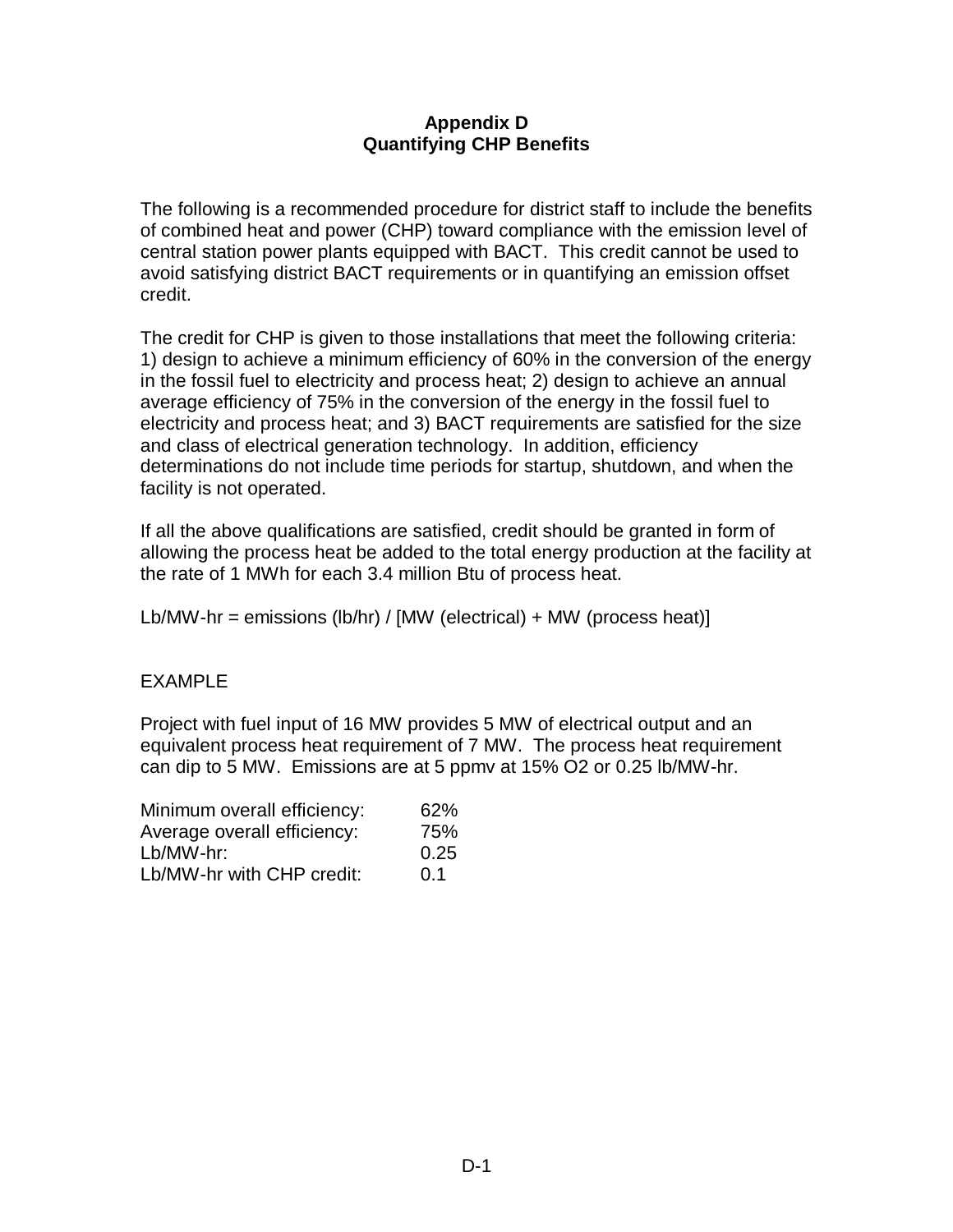# Suggested Additional Permit Application Information for CHP final compliance credit

Quantifying fuel use:

--For a gas turbine based systems, include separately the average fuel use expected for the gas turbine, and if applicable, the average fuel use expected for using duct burners. Provide information on a daily and annual basis.

--For a reciprocating engine, provide brake specific fuel consumption and the average capacity the engine will operate at. Provide information on a daily and annual basis.

Quantifying electrical energy use

--Estimate average electricity production. If maximum capacity is cited for electrical production, documentation should be provided (for example, a contract with an utility). This value will be convert to Btu/hr based upon Btu in one kilowatt hour— 3,414. Power output is expected output at generator terminals.

Quantifying process heat requirements

--Description of process heat requirements and variation of the process heat requirements over a year. Description should identify processes or equipment using the thermal energy and the amounts of process heat needed (in terms of million Btu/hour). At a minimum, provide minimum, maximum and annual average values.

--information on process heat delivered:

For each process heat stream, provide the inlet and outlet temperatures for the heat exchanger or heat recovery generator. For example, for an engine where process heat is taken from both the water jacket and the exhaust gases, this information should be provided for the heat extracted and used from the water jacket and the exhaust gases.

Process heat credit will be based upon the heat used by a process. Any energy associated with steam being condensed in a condenser is not counted toward the process heat of the CHP calculation.